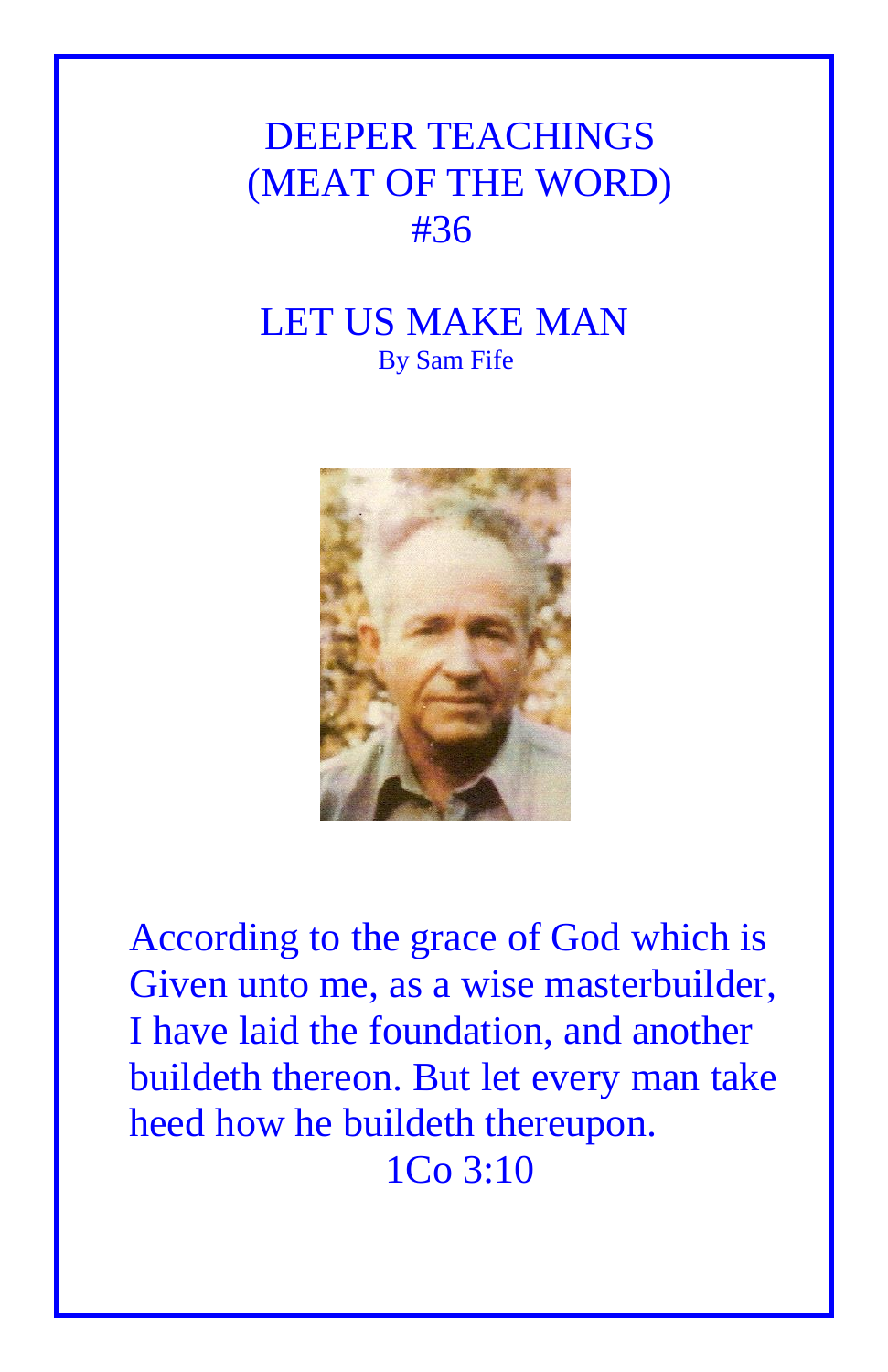## LET US MAKE MAN by Sam Fife

There are two different passages of Scripture that we want to deal with in our study in this booklet. The first one is found in I Corinthians 1: 18-24.

1Co 1:18 For the preaching of the cross is to them that perish foolishness; but unto us which are saved it is the power of God. 19 For it is written, I will destroy the wisdom of the wise, and will bring to nothing the understanding of the prudent. 20 Where *is* the wise? where *is* the scribe? where *is* the disputer of this world? hath not God made foolish the wisdom of this world? 21 For after that in the wisdom of God the world by wisdom knew not God, it pleased God by the foolishness of preaching to save them that believe. 22 For the Jews require a sign, and the Greeks seek after wisdom: 23 But we preach Christ crucified, unto the Jews a stumblingblock, and unto the Greeks foolishness; 24 But unto them which are called, both Jews and Greeks, Christ the power of God, and the wisdom of God.

The other scripture that we deal with in our study is found in the first chapter of the book of Genesis, the 26th verse where we read: And God said, let us make man in our image, after our likeness.

In this scripture in Genesis we have revealed to us the purpose of God. "to make man in His image and after His likeness." In the scripture that we read in 1 Corinthians, we have revealed to us the instrument by which God plans to fulfill that purpose, the preaching of the cross which is to the Greeks (those who seek after worldly fleshy wisdom) a stumbling block and to the Jews (those who are always looking for miraculous signs) foolishness, but unto those who are saved, the power of God by which God plans to fulfill His revealed purpose in Genesis 1:26, "To make man in His image and after His likeness."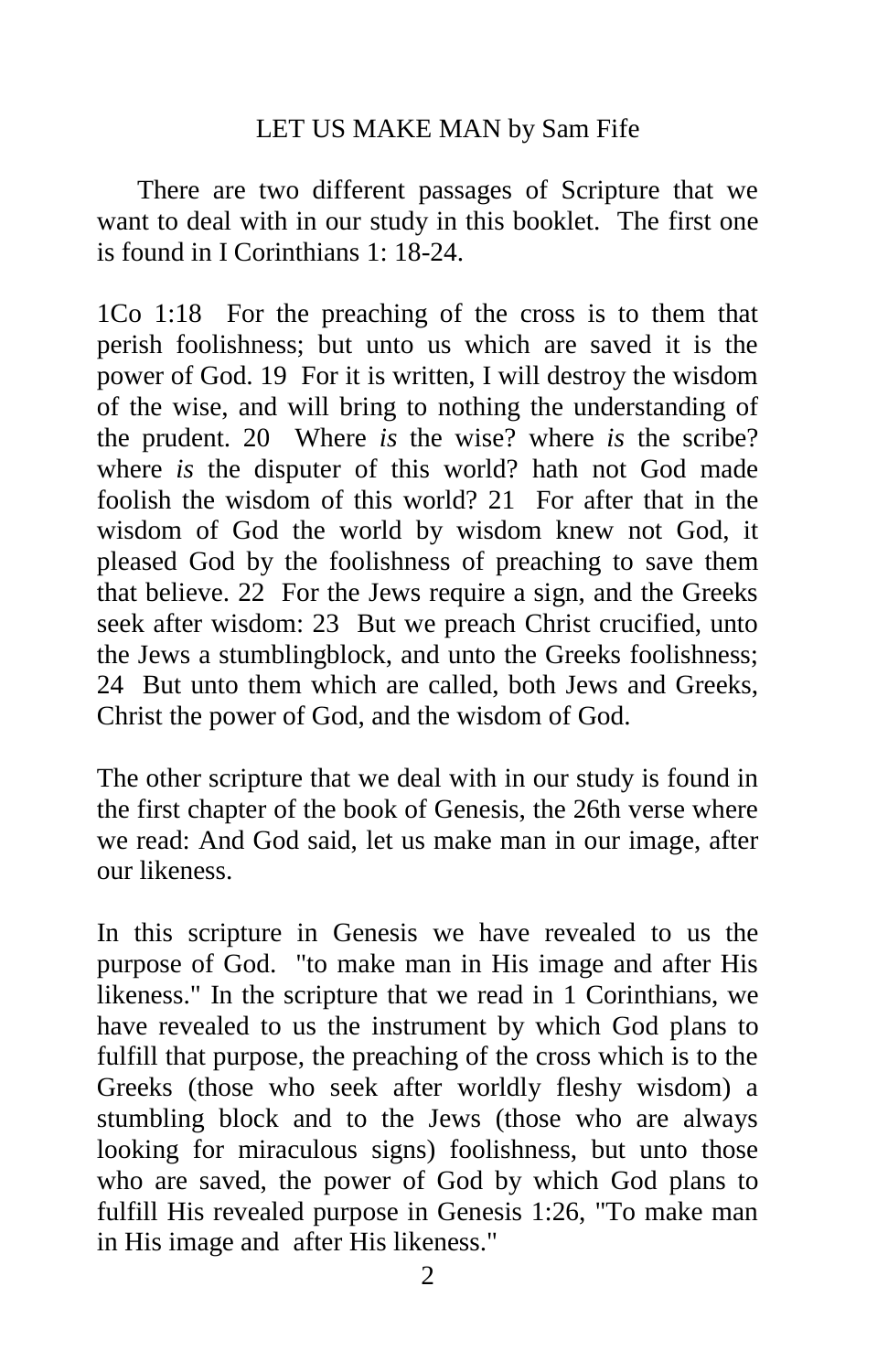For centuries, we have been taught that this purpose of God, to make man in His image, and that this Word which spoke here in Genesis 1:26 has already been fulfilled, that man is already created in the image of God. Men have assumed and handed down to us by tradition the idea that God fulfilled this statement in the creation of the first Adam man, He made him in His image and therefore we are already made in the image of God.

Ninety percent of God's little children read this statement, and they assume that God has already made man in His image. They look down at themselves and because they see themselves existing in their physical form they live and die with the foolish idea that God exists in some physical form somewhere, that He has hands, legs and arms and feet just like we do. They have never grown up enough to know that God does not exist in a physical form, but that He is omnipresent spirit which fills this whole universe. He is above all, and in all, and through all things.

Because the assumption that man is already in the image of God, has been accepted by mankind, we have many religious organizations who deny the need for an atonement, for the blood of the Saviour at all. They love to preach we are already created in God's image and all we have to do is let that image grow up into His likeness. There is no need for atonement. There is no need for repentance. There is no need for the blood, but all we have to do is keep walking in the spiritual laws of God and ultimately all men will be perfected. But it is not very hard to prove from the scriptures that the old Adam, first creation man was not and is not yet made in the image of God. For the Bible says in the book of James that God in His nature cannot be tempted of sin, neither tempteth He any man. The Spirit through James says: "When you are tempted say not in your heart I am tempted of God, for God cannot be tempted of sin, neither tempteth He any man."

Therefore, when the Bible says that God in His nature cannot be tempted to sin and never could be tempted to sin, and yet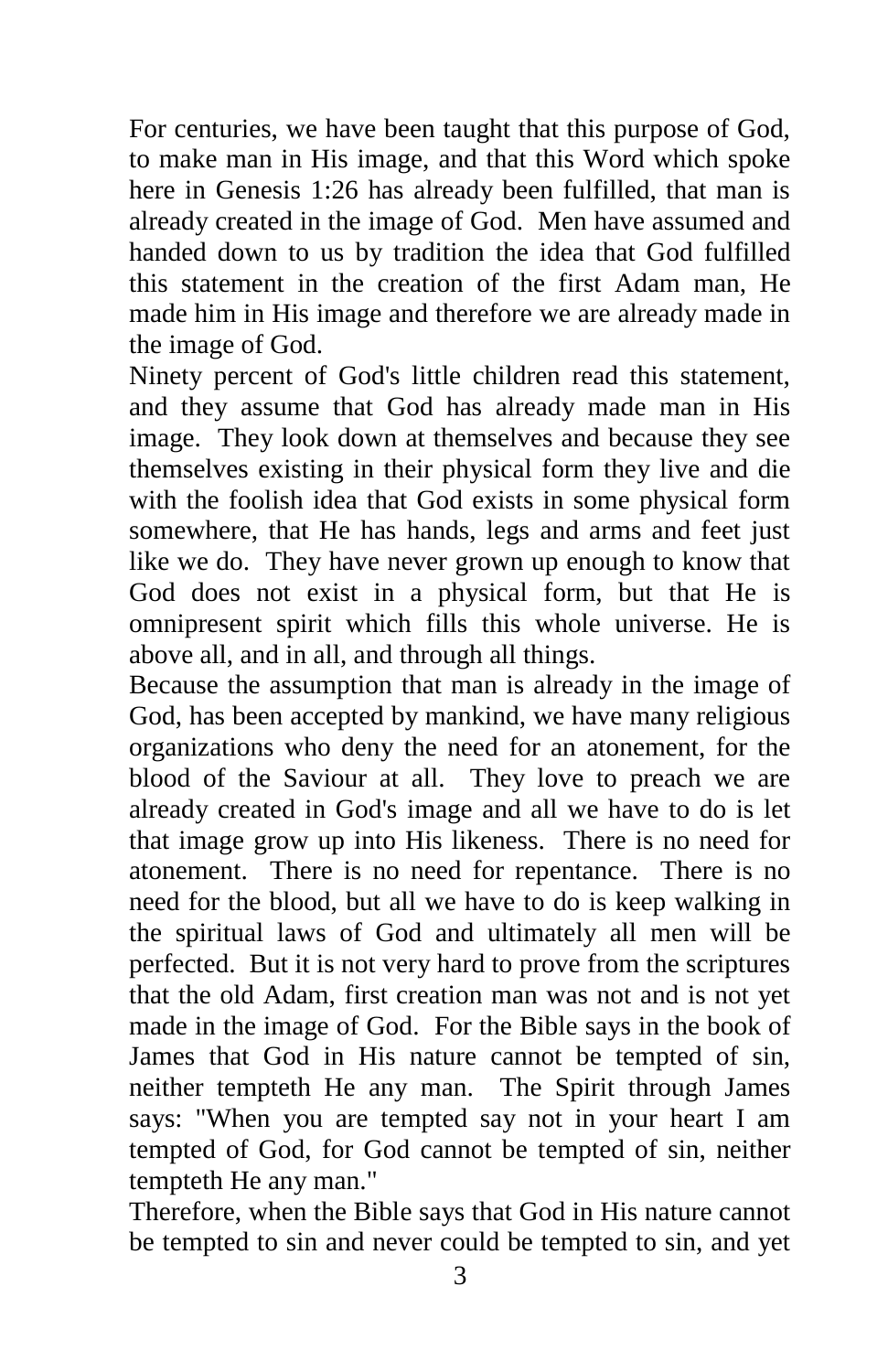we know that the first creation old Adam man in his original creation could be tempted to sin, for he was tempted to sin and subsequently yielded to that temptation and fell, this is all the evidence that we need to know. The old creation, old Adam man was not yet made in the image of God. For God purposed to bring forth and produce the new creation man through his seven millennial eternal plan. The new creation man, created in His image.

Theologians, teachers, and elders have handed down to us by tradition and doctrine that we are already created in the image of God, and therefore, laid a wrong foundation for our Christian faith.

Of course, if we have the wrong foundation, if we begin with the wrong foundation, the whole building is always going to be out of line. When a contractor builds a building and the foundation is not laid out straight, the building will always be out of order. So in this hour it becomes necessary that we go back and get the right foundation; get our foundational premise right realizing that the reason that tradition has been handed down to us that we are already created in the image of God, is because of man's lack of understanding of God's ways and of God's divine order for creating that which He purposes to create, and for bringing forth that ultimate body which God purposes to bring forth.

Every plant, every grain of corn, that is ever planted in the ground, every corn of wheat, every tree, every animal that comes forth from its mother's womb has had its beginning by being first planted there as a seed. Everything in the earth that has life begins as seed that dies, and out of that dying comes forth a corn stalk that finally produces the body that shall be a full fruited ear. Out of the dying of the acorn comes forth the giant oak tree, the body that shall be. Every seed that has ever been planted in the ground and died, out of that dying comes forth the great tree that God intended to produce in the first place.

This proclaims to us the great truth that God's way of producing that life which He originally intends to produce,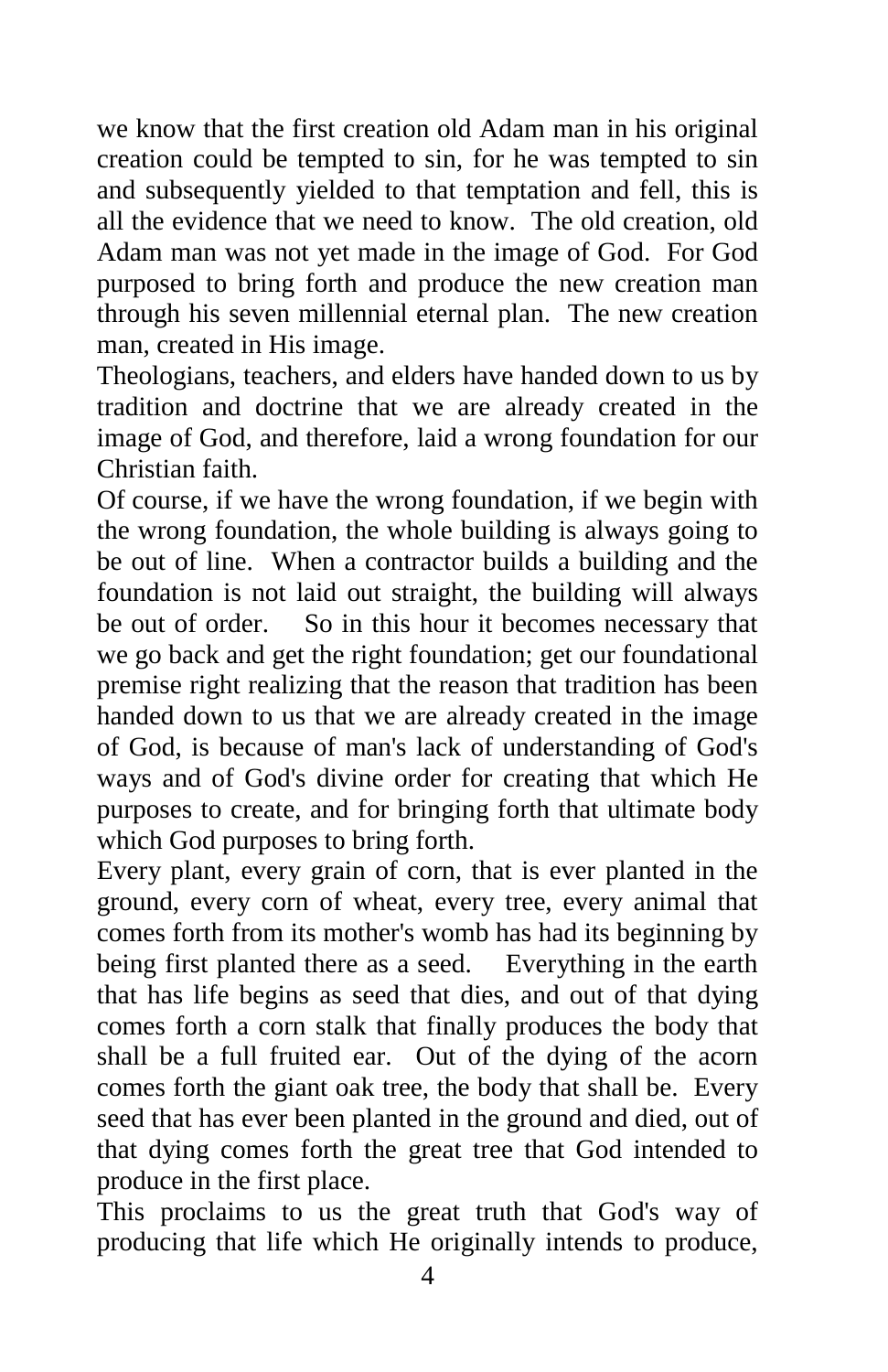and God's way of creating that body that shall be, is to first plant a seed having placed in that seed the potential for the body that God intends to create.

Out of that dying of the seed that is planted in the ground shall then come forth its potential, shall then come forth the new life, shall ultimately come forth that body that shall be. If Jesus did not teach that this was God's principle for producing that creation He intends to produce and that body that shall be, He didn't teach anything. For He continually was saying: "Except a grain of corn, a corn of wheat falls into the ground and dies, it abideth alone. But if it dies, it bringeth forth much fruit." (John 12: 24). He was continually saying: "He that will save the life that he presently has shall lose the future life that has been provided and that is his potential, but he that shall lose the life that he now has, out of that dying and out of that losing shall come forth the new life."

Jesus knew His heavenly Father's life principles for creating that which He purposes to create. He was continually proclaiming that the corn of wheat or the grain of corn must fall into the ground and die in order to bring forth the new life that is potentially in it. He was continually proclaiming that all original creatures of God must lose the life that they have in order to gain that new life that God has purposed for them. Therefore, we see that God's principle for producing life, the ultimate life that He plans to produce, is the cross principle, the crucifixion principle, the dying principle.

Thus the Apostle Paul says in 1 Corinthians that God in making fools of men who follow their own wisdom, has chosen through the preaching of the cross, the crucifixion principle which is to the Greeks foolishness, to the Jews a stumbling block. It is through that very preaching of God's eternal life principle, the corn of wheat falling into the ground and dying, the cross principle, that God purposes to produce that man in the end who is created in His image.

Out of all the many illustrations and revelations of this truth that God has in the earth, Jesus chose the grain of corn to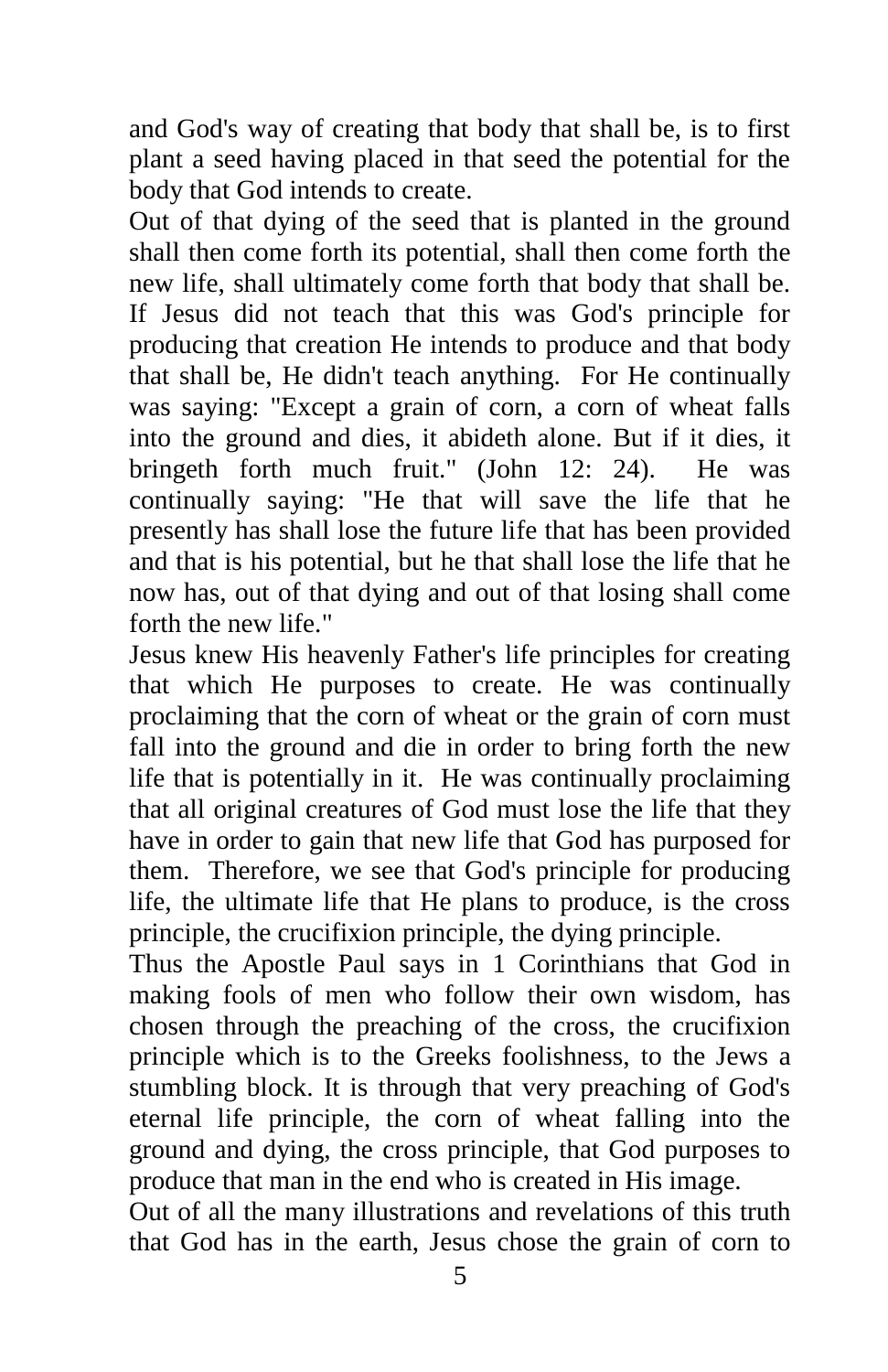illustrate God's life principle to us as He said: "Except the grain of corn fall into the ground and die, it abideth alone." He said this when He had come to the cross. Peter and His disciples were desperately trying to persuade Him that this was not God's means of taking Him to His ultimate glory. He did not need to go to the cross. His life could be reproduced in others in the earth without Him going to the cross.

Then He turned on them and revealed again God's life principle, the cross principle as He said to them again: "Know ye not that except a grain of corn fall to the ground and die, it abideth alone, but if it die, it bringeth much fruit."

So let's follow this revelation through, and we can see how that in the dying of the grain of corn it brings forth the life that God had intended to produce in the first place. In so doing we will have that revelation which God desires to break through to His earthly creation of His great life principle, His creative principle for producing the life and the body that shall be.

Everything in the earth that his life begins as a seed. The grain of corn when it is planted in the ground has no visible life. It is a seed, a dead seed. It lays in the hand of one or it lays in the ground, it cannot move. It has no life of its own whatsoever, but it has within it the potential for life. It has within it a potential for a beautiful green corn stalk that shall come forth one day with its blades waving back and forth in the wind and shall stretch its arms up toward the sun and grow up toward the sun. But that potential for life which is in the grain of corn cannot come forth unless it is first placed into the ground, planted in the ground to die.

Even so, the old creation man, the Bible says, before it is newly created by being born again of the Spirit of God, is dead in his trespasses and sins and has no life of its own. Now the Book of Genesis is called Genesis in the Bible because the word "Genesis" means "beginning." The Book of Genesis reveals to us all the beginnings of God's plans and purposes. The book of Revelation reveals to us the ending of God's plans and purposes. But Genesis, the Book of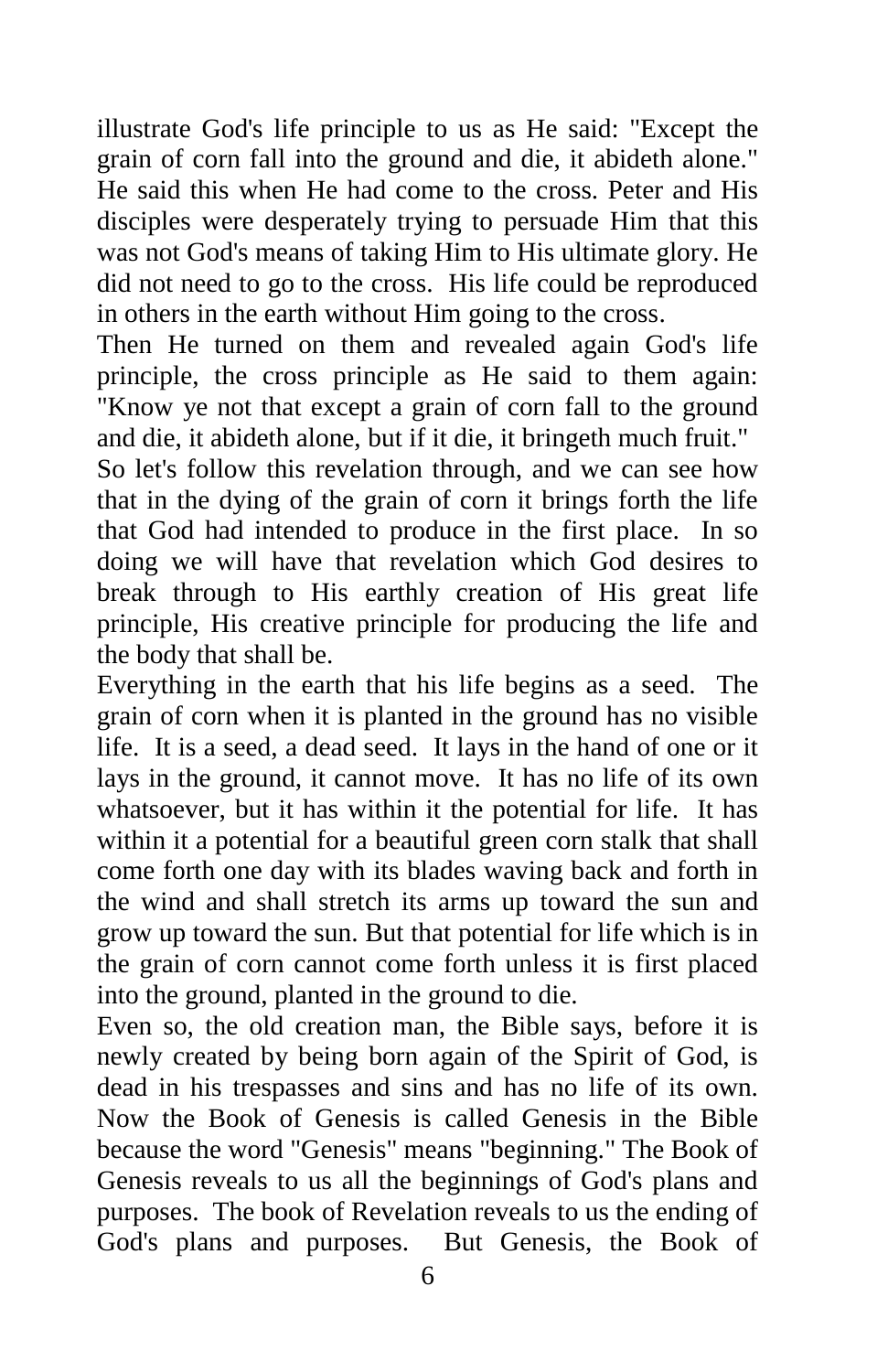beginnings reveals to us all of God's beginnings: the beginning of creation, the beginning of the fall, the beginning of redemption. All those seeds we find in the Book of Genesis. We find them containing the potential for that which God purposes to do in creation. Therefore, Genesis is God's Book of beginnings. It is His seed book.

In the first chapter of the Book of Genesis, we do not find the fullness of God's plan for creating man in His image. We find only God's statement of His purpose in Genesis 1:26: "Let us make man in our image." Then we find God's seed there, or His seed creation man that He brings forth. For the old Adam that we find God bringing forth in the Book of Genesis was God's seed creation man.

The seven days of creation that we find in Genesis, chapter one in which God brought forth the seed creation man are but a type, a prophecy, and a revelation of the seven dispensations of them, the seven millennial periods in which God is bringing forth His new creation man. This is the ultimate man, made in His image, that God intended to produce in the first place. If we study these seven days of creation in the seed creation, we find a divine revelation of God's purpose and of God's workings in His 7 millennial, 7 dispensational eternal plan to bring forth the new creation man.

If you study Genesis one, you find that God spent the first five days of the old seed creation period preparing the environment for the seed creation man. He brought forth plants and herbs. He brought forth light and darkness. All the first five days of the original creation period were spent preparing the environment for the seed creation man.

Then in the 6th day we discover as we continue to study Genesis one, that God brought forth the old Adam seed creation man. Then in the 7th day, after He had brought forth the old Adam creation man in the 6th day, the Bible says that: "God rested on the seventh day." This is not to say or imply as so many who come to the Word of God carnally and interpret the letter, that God rested in the physical sense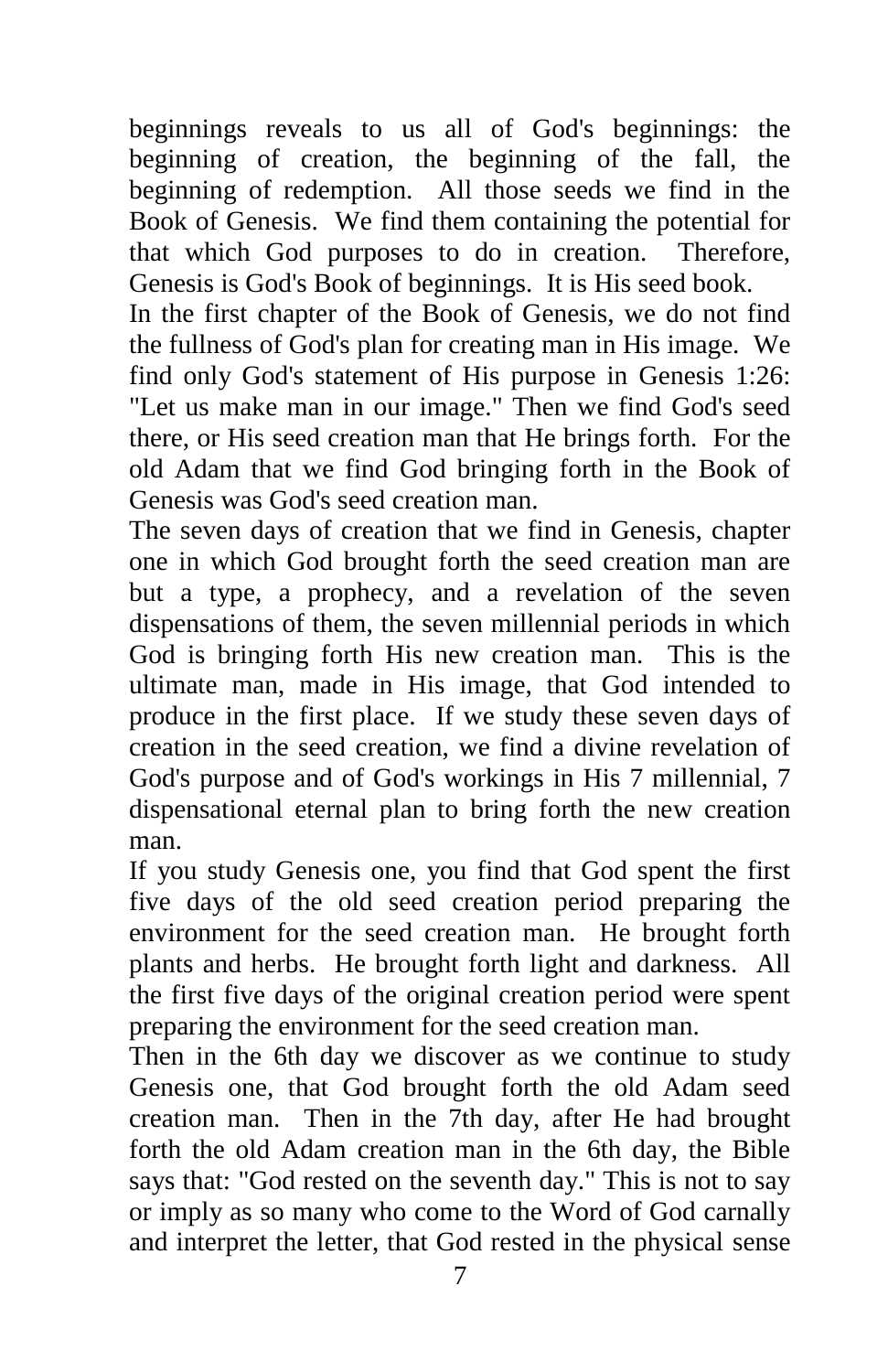as we rest, that God was tired from all that creating and sat down and rested on the seventh day. For God does not exist in a physical form and God does not get tired as we do.

For when the Bible says God rested the 7th day, it simply, even in the Hebrew, denotes a ceasing from all His works. Why did God cease? Why did God rest? Because He was finished. He had in five days prepared the environment for the seed creation man. He had in the 6th brought forth the seed creation man and in the 7th day He ceased or rested because He was finished. The work was completed. Even so, for in the first five dispensations of God's dealing with mankind, we discover that by the use of natural Israel and through the use of His dealings with national Israel for five dispensations or five millennia's from Adam until the coming of Jesus, He was preparing the environment to bring forth His new creation man.

Then in the beginning of the 6th dispensational period, Jesus came and shed His blood on Calvary to cleanse us of our sin so that the Holy Spirit can regenerate us. We can be born again, and He can then recreate us. We could have a new birth, and God could begin to bring forth in the 6th day His new creation man. Even as the Bible says: "if any man be in Christ, he is a new creature, old things have passed away," a new creature of God.

Therefore, for two thousand years in the 6th dispensation, God has been bringing forth that new creation man in the 6th day or the 6th dispensation that He prepared the environment for, during the 1st five dispensations. At the close of this 6th century God will have brought forth the seed creation man in the 6th day. Then we will begin the 7th day, the 7th millennium, the 7th one thousand year period in which God will rest, and we will rest, in which Christ will reign for a millennial period of one thousand years of perfect peace upon the earth. This will be fulfilling perfectly the Old Testament type of the seven days of the original seed creation.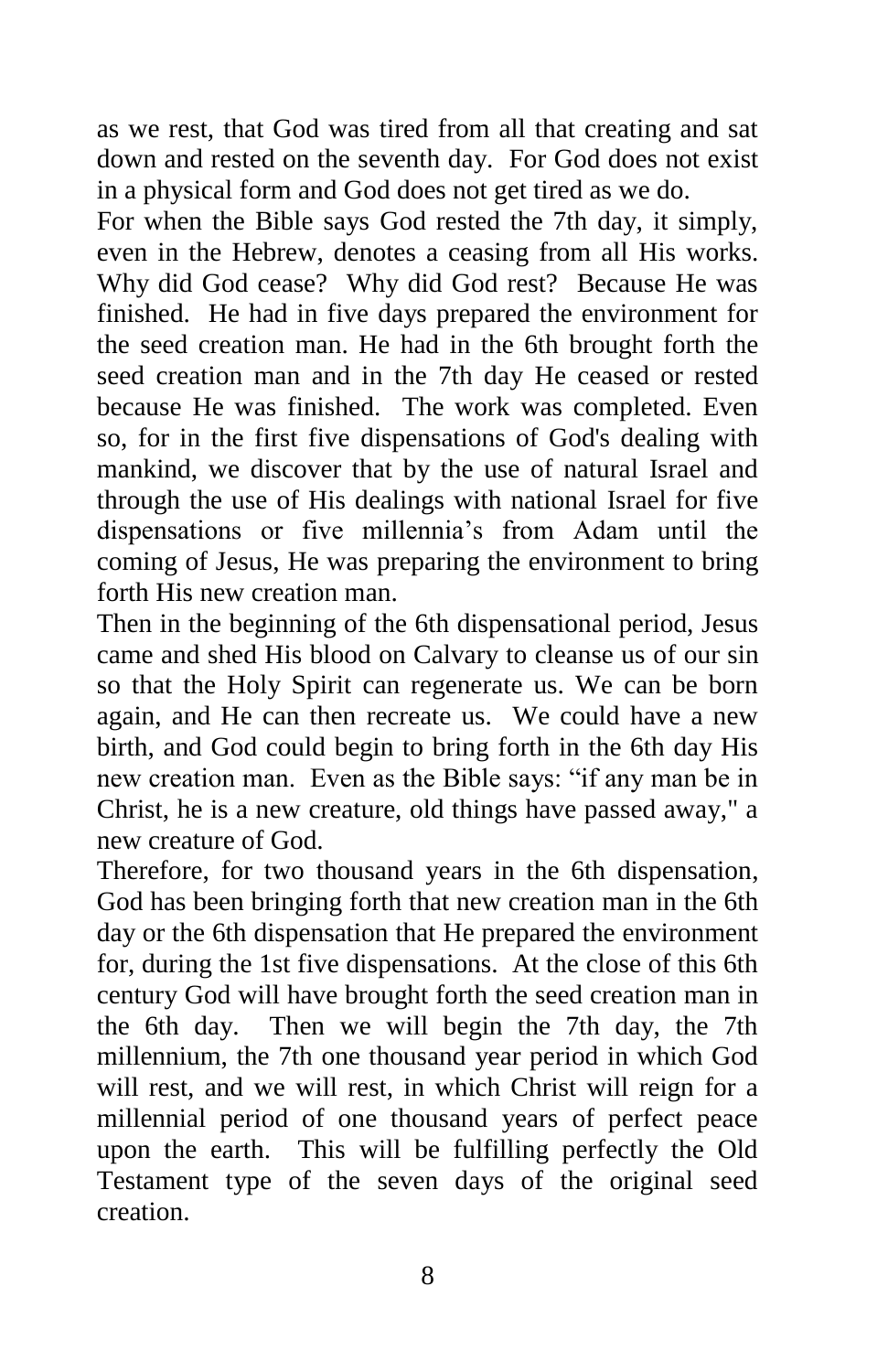Now let us follow through the experience of the grain of corn and see the means by which God intends to produce and bring forth man in His image. As we have already pointed out, when the grain of corn is first planted in the ground it has no life. But, have you ever noticed that the grain of corn is a lovely golden color. This is because, in the symbolism of the scriptures, gold is the type of the nature of God. The golden color of the grain of corn even though it has no life in it yet, is put there to reveal to us that inside this grain of corn is a potential for a beautiful full fruited golden ear that shall come forth when God's plan for the grain of corn has been carried out. Since gold is symbolic of the nature of God, a grain of corn's golden color proclaims to us that in the old seed creation man who was dead in his trespasses and sins and who has no life until he has been newly created. He has none of the real life of God, but in him is the potential for the very nature of God to come forth. For the gold to come forth after that the grain of corn has fulfilled what it must do, that is to die. The old Adam nature has then completely died and the new nature, the Christ nature has fully come forth. The new man after the image of the heavenly.

The second truth that we would like to point out to you is that the grain of corn when it is put in the ground, when it is planted in the ground, does not try to kill itself. It cannot kill itself. The best it can do is to submit itself to the plan of God, lie quietly in the ground, and let all the elements in the ground around it kill it, so that it can then bring forth its potential. God has placed elements in the ground around the grain of corn to kill it, to destroy the life that was and in so doing, bring forth the potential, the new life that comes out of the seed, the grain of corn.

Even so, beloved, we who have been placed in the earth as the seed creation man have no strength and no power with which to crucify ourselves, with which to kill this old Adam self man that is within us. We have heard many of the brethren across the country who have got a glimpse of God's purpose, but have not come to fullness of light. Many of the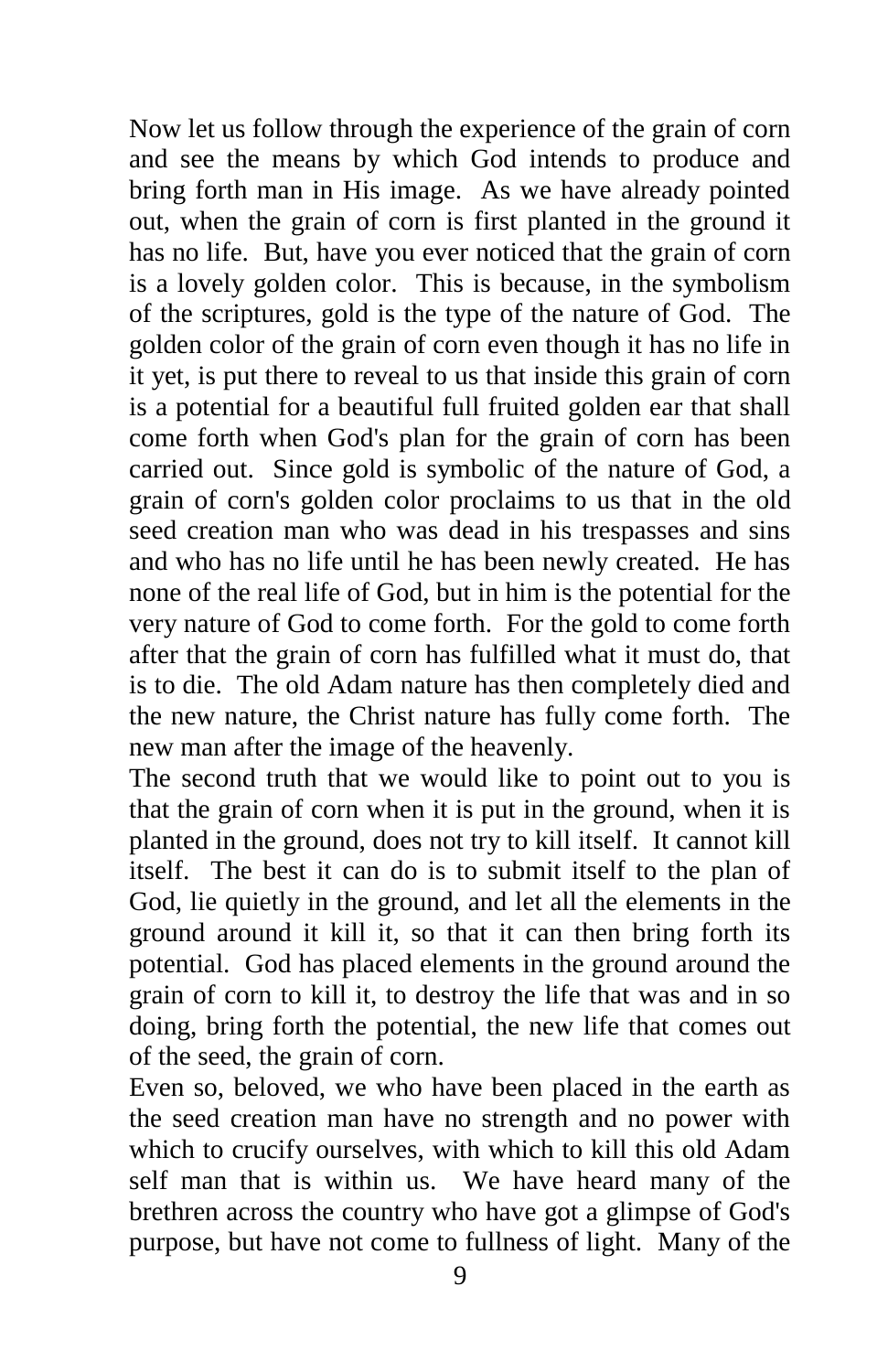ministers now have seen that we must die to self, that we must go down to the death of the cross in order for the new life of God to come forth within us. But we find many of them preaching to their people: "Crucify your flesh! Overcome your flesh!" Our spirit is grieved as we hear this. For they have not yet come to the fullness of light. They need to realize that no one can crucify themselves. No one can possibly kill themselves; only a demon-possessed person kills themself.

Just as a grain of corn has no power to kill itself but can only submit to the elements in the ground all around it, that it might die and bring forth its potential, so we have no power to crucify our flesh or to kill the old man. Jesus did not crucify himself. He simply followed the Spirit of God as the Spirit of God led Him out in the plan of redemption against the world, the devil, and then the world, the devil and His brethren saw to it that He got to Calvary and got crucified.

Even so beloved, we cannot crucify ourselves. God has no plan for us crucifying ourselves. He has only a plan, like Jesus, to lead us into our particular ministry, our particular place in the Body of Christ and our particular calling in the battle for redemption. The world, the devil and our brethren of the church, as it has always been, will see to it that we get crucified. "As being reviled, we revile not again. As being persecuted, we persecute not." As the slaughter, and like a lamb, dumb, opening not our mouths, then the old man will die daily within us. The old Adam will die daily within us. As he dies, the new Adam, the Christ man, the man created in the image of God will day by day come forth.

Just as the grain of corn could not kill itself but must simply submit to the elements in the ground around it, so must we come to that **death to self,** and that death of the cross, and the fulfillment of that life principle of God which is the cross principle, the crucifixion principle which can bring forth the new life within us. Hallelujah!!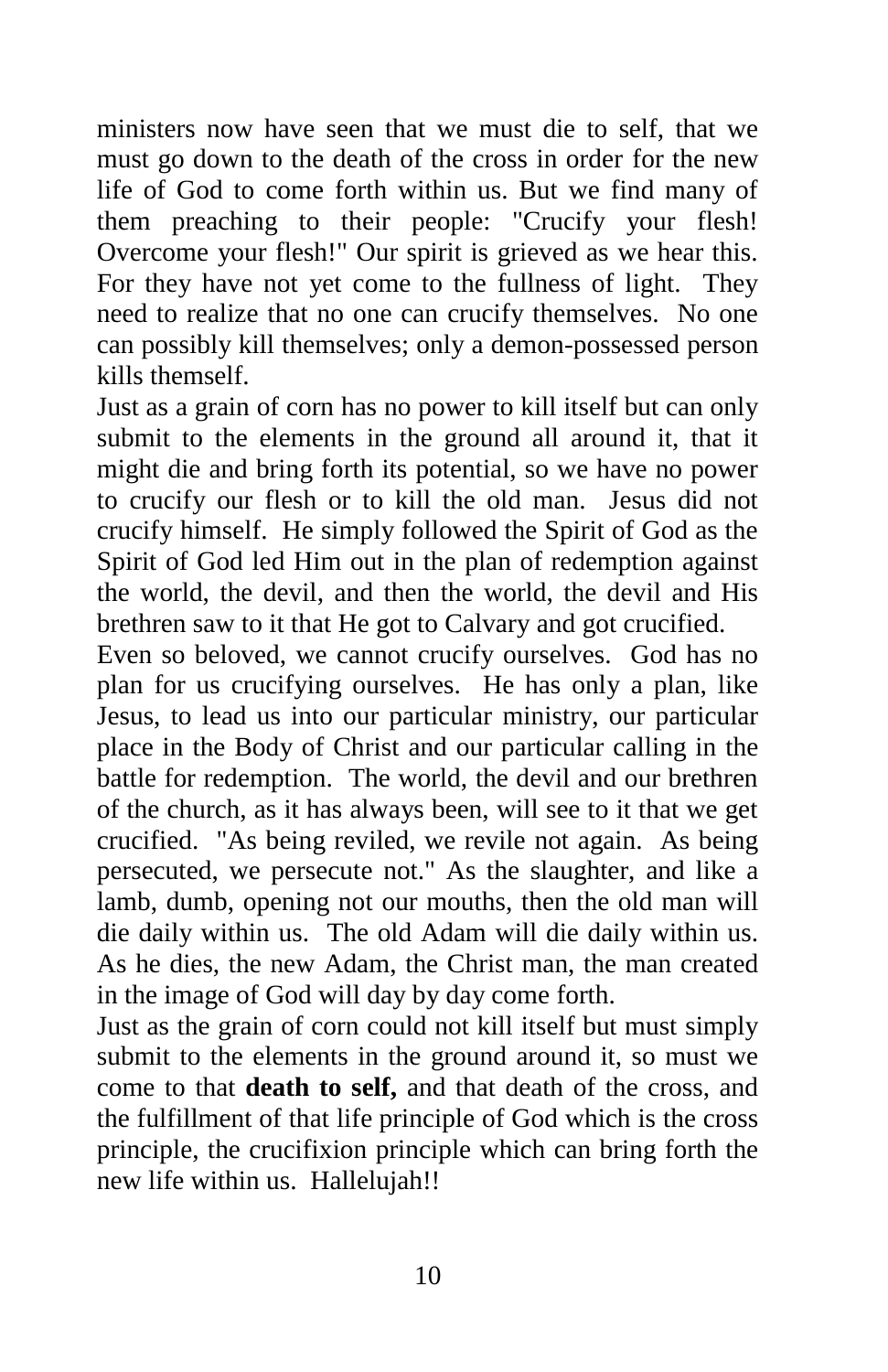Therefore remember dear friends, you cannot crucify yourself. God has placed elements in the ground around us to enable us to **die to self**.

The only reason God leaves Lucifer and his demons yet in the earth is so that there might be these elements in the ground to bring us to the death of the cross, that seed creation man that God has planted into the earth to its dying. The only reason there are weak or worldly people and worldly Christians and weaker brethren all around you, that God allows the devil to use and to hurt you, to wound you and to cut at your flesh (the only thing that can resent what man does to you is your flesh) is so that ultimately your flesh might be killed. In doing so, it sets free that Christ man within you that has been imprisoned for so long. That Christ man that longs to spring forth as the life springs forth from the grain of corn. It can come forth into its glory that God planned for it in the first place.

Just as the grain of corn submits itself to the elements in the ground around it without resistance, so must we, that we might go forth to the death of the cross. So must we be led as a sheep to the slaughter and like a lamb dumb opening not our mouths that God's ultimate purpose for us might be fulfilled.

It is a tragic thing that man has always tried to fulfill God's purpose in himself for God, instead of submitting himself that God's plan and purpose might be worked out in him and through him.

The old Adam man, the old Cain man of long ago came to God with the fruits of his hands, and he laid out the fruits of his hands and the works of his hands before God, its an offering to God. He said to God, "Look God, what I can do for you!" His brother Abel came to God, not claiming any strength, any power, or any wisdom to do anything for God at all or even anytime for himself. But Abel came offering a little lamb, the most helpless of all creatures of God. He said to God, "Here is my offering, God. I do not offer the works of my hands. I do not offer my talents and abilities to you; I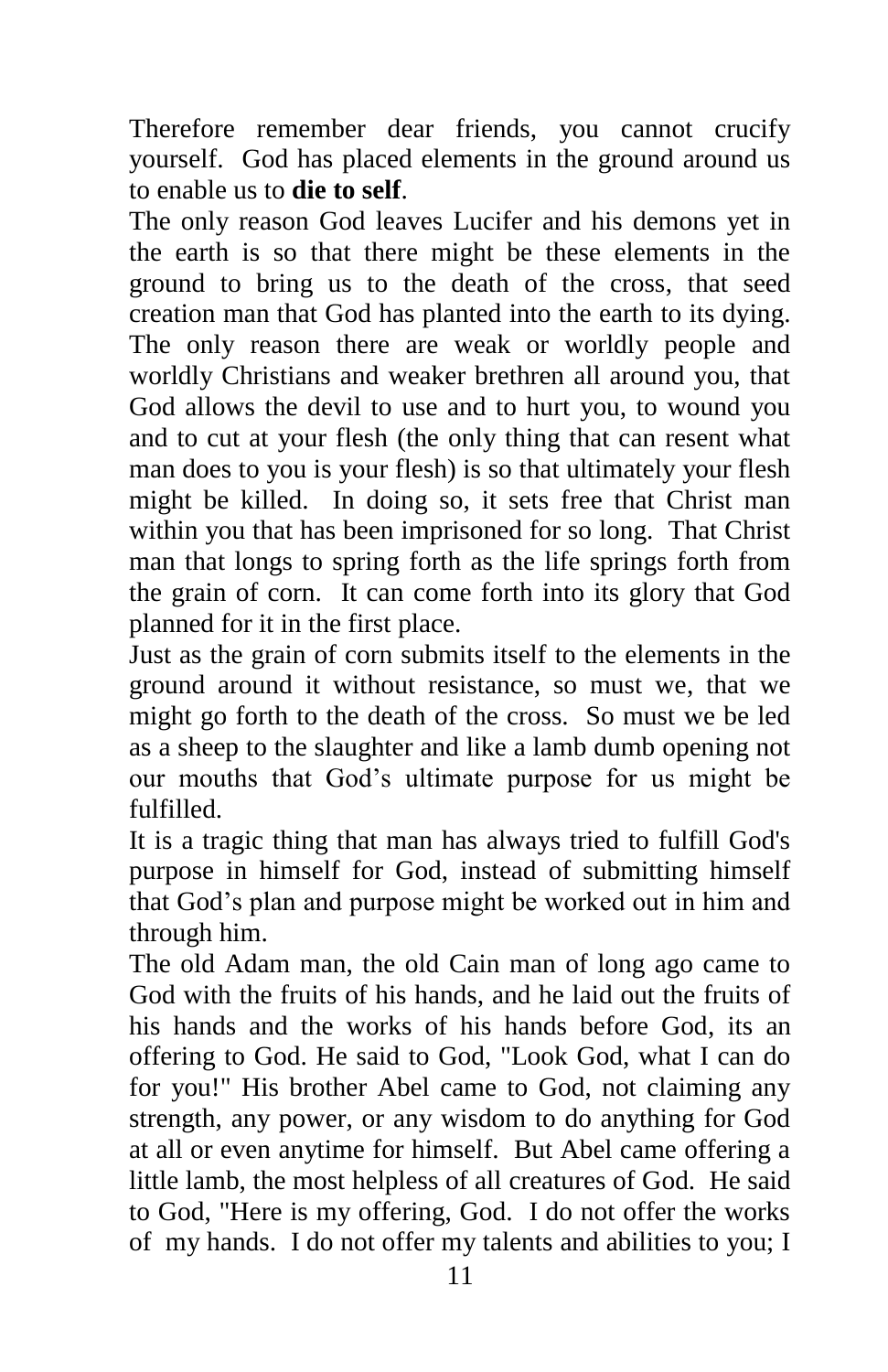do not offer my knowledge and my wisdom to you. I offer myself just as helpless as this little lamb. Just the way I offer this helpless creature, the lamb to you, so I offer myself to you, completely helpless. I cannot do anything for you. I cannot do anything for myself. I cannot work out my salvation, therefore, I submit myself to you God, completely helpless. Work Thou in and through me." Cain refused, whatsoever, to offer this kind of offering to God, and God said to Cain, "Your offering can never be acceptable to me. For the only offering that I can receive from anyone is themselves, completely helpless even as the grain of corn that I might work out my plan through them."

Do you know beloved there is only one reason there is a creature in the earth called the sheep, or the lamb? The sheep or lamb is the only animal that God has ever created that is absolutely helpless. They have no means whatsoever of defending themselves. Every other creature that God ever has created has a means of defending themselves. A lion has its great strength, its teeth and its sharp claws. The wolf has its great cunning, and speed and teeth. Even the lowly rabbit has its great cunning and speed. But out of all of God's creatures, the sheep or lamb is the only one that is absolutely helpless. He cannot fight for himself. He cannot work for himself. He cannot even find his own food and pasture. He must completely depend on the shepherd. The reason there is such a creature in the earth is that God put them here as a visible type and revelation of what the seed creation man must become in order for God to work out His redemption plan in him and to bring him forth in the likeness of God. He must become as helpless as the lamb. He must become as helpless as the grain of corn and submit himself to God's plan for bringing forth the life of the body that shall be. It is a tragic thing that the Cain man, the old Adam in us has always tried to do the job for God. Build the kingdom for God, to build the church for God to do a great work for God, to change ourselves into that which is pleasing to God. Then at last when this old Cain man discovers that he has to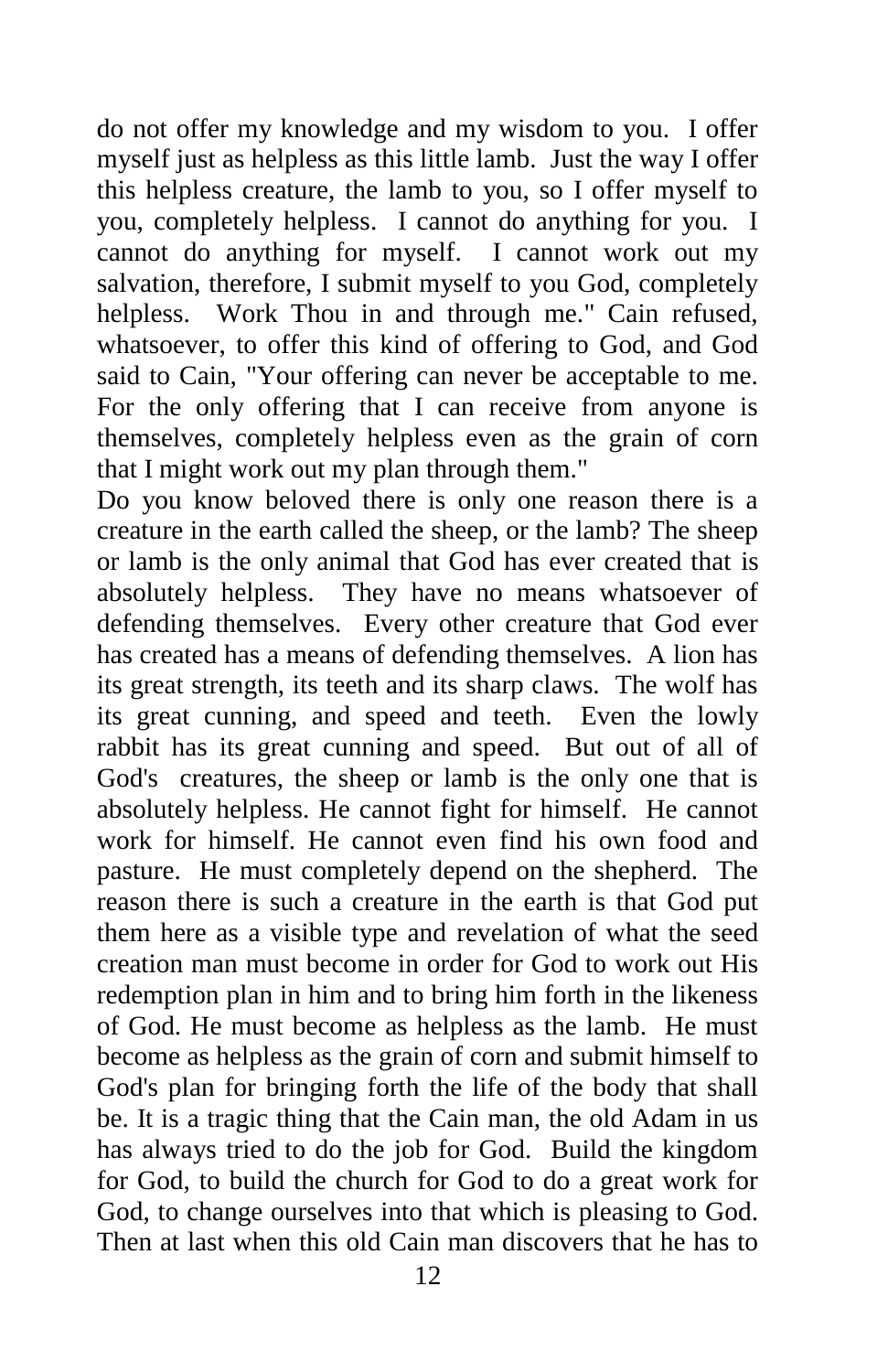die in order for the man that God has purposed to come forth, he still wants to get in the act. He then starts talking about killing himself, crucifying himself. But God is not going to let him even have that much glory, for no flesh shall ever glory before God. Therefore we cannot kill ourselves. We cannot crucify the old man ourselves anymore than the grain of corn could kill itself. We can only follow the Spirit of God day by day as He works in and through us, being helpless as a little lamb, submitting ourselves to the elements in the ground around us that God has allowed to be there, Lucifer and his demons and weaker Christians and worldly people that continually cut and hurt our flesh. Oh! If we know God's redemptive plan, we will rejoice over each wounding the flesh gets from the elements around us until finally it is completely dead and that new man shall come forth within us.

The third great truth I would like to point out to you about the grain of corn is that it never resists the elements in the ground around it. It is not like we human beings who are continually trying to resist God's plan and continually rebel against the hurts, and the woundings and the cuttings that our flesh encounters. We would continually like an easy way of fulfilling God's purpose of creating man in His image, but not so the grain of corn. It does not wiggle from side to side in the ground. It does not try to get out of the hole in the ground that it is planted in. It does not long that it could run away from that dying that it must go through. Nay, it simply lays there in the ground and submits itself to the elements around it until the original seed body that is planted has died. Then out of that dying comes forth the new body, the lovely green cornstalk.

So must we cease all of our resisting. Cease all of our crying, cease all of our weepings, cease all of our wigglings, squirmings and squealings to try to escape the death of the cross, to try to run away from the cuttings and the woundings that our flesh gets, as we go forth in the Spirit every day. Nay, but like the grain of corn, we must learn to submit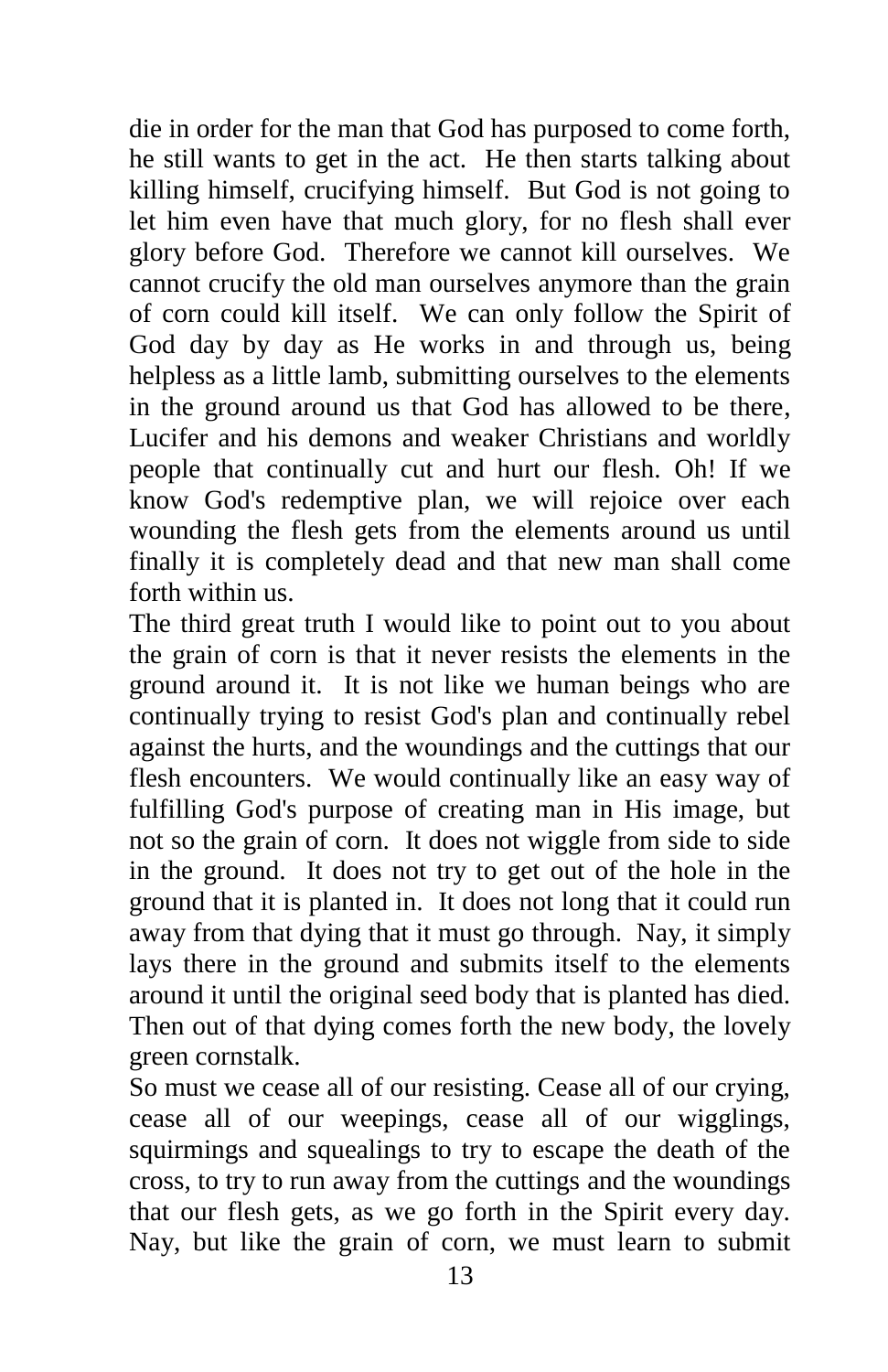ourselves to God's plan. Jesus hung on the cross, unmoved, and He looked up and said: "Father, into Thy Hands I commend my spirit." Without one bit of resistance to his crucifiers, He just looked up and submitted Himself to His heavenly Father's plan. So must we submit ourselves to Our Father's cross principle, crucifixion principle, eternal life principle, eternal creative principle that is **dying to self,** crucified by the elements in the ground around us.

As the grain of corn does so, then there conics forth out of that dying a new body far lovelier than the original seed corn was. The new body is a beautiful green corn stalk that begins to lift its head above the earth and begins to burst forth out of its place where it was buried in the earth. That lovely green corn stalk, as it comes forth from the earth, begins to taste the air, and the wind begins to blow its blade, this way and that way, begins to absorb the rays of the sun. As it begins to absorb the rays of the sun, and as the wind begins to blow its blades this way and that way, it begins to stretch forth its arms toward the blowing of the wind. It begins to stretch forth its head towards the sun. As the wind blows and as it absorbs the light of the sun, it beings to grow up towards the sun.

But surprisingly enough the cornstalk that comes forth from the original seed corn is not the body that shall be. It is not the ultimate body that God intended to produce the grain of corn. The full fruited ear is the ultimate body that God intended to produce from the grain of corn. The corn stalk, the intermediate body, stretches its arms out towards the blowing of the wind, as it lifts its head to absorb the sun rays it begins to grow up toward the sun. But it grows up only for one purpose. As it absorbs the rays of the sun and the wind blows its blades this way and that way, it is growing up to a certain point only that it might then begin a second dying.

When the cornstalk reaches a certain point in its growth toward the sun, it begins to die. The lovely green slowly begins to turn to brown, and daily the cornstalk begins to die. It is as the cornstalk daily dies, that the body that God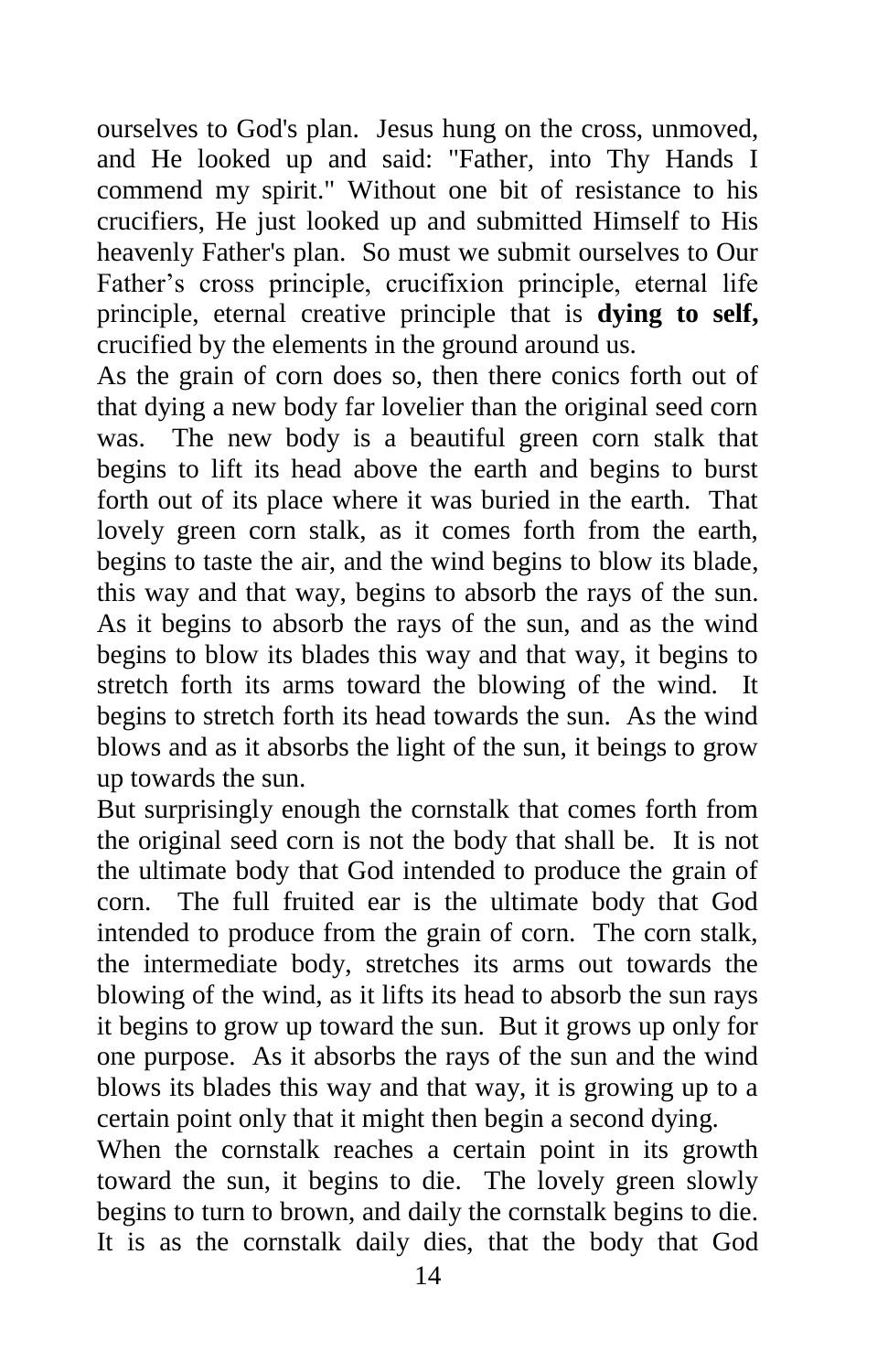intended to produce in the first place, the ear with its fruit on it, begins to come forth. To the exact degree that the cornstalk is dying day by day, so is the full fruited ear coming forth day by day. As the lovely green of the cornstalk turns into a lovely golden brown color, dying daily, the full fruited ear is daily coming forth. Until the day when the cornstalk is completely dead, and then the full fruited car is ready for the harvest.

Even so beloved, when we go through our first dying, the grain of corn dying to the world, we turn from the world, we are regenerated and born again, we are given a new nature. This is a different nature than the one we had as the old Adam man, when we are dead in trespasses and sins. This is not yet however, the nature, neither the body, that God intended to produce, but it is an intermediate nature just as the cornstalk is an intermediate body.

There are three natures that are available to man in God's eternal plan for him. The first is the old Adam nature. Before we come to Jesus, we are dead in trespasses and sins, the Bible says. That old Adam nature has none of the life of God in it, it has none of the life of Christ in it. It is indeed dead in trespasses and sins. When we come to Christ, we go through our first dying to the world. We turn from the world and we come to Christ; we are born again of the Spirit of God. We take on the second nature that is available to man in God's redemptive plan, the seed of Abraham nature; this is the same nature that Jesus had when He walked the earth, when He was born of the Spirit of God from the womb of the Virgin Mary. This is the intermediate nature.

There are a lot of people who imagine that Jesus had the very nature of God when He was walking here on earth, but He did not. The Bible says that God in His nature cannot be tempted to sin. Yet the Book of Philippians tells us that before He came to the earth, He emptied Himself of the God nature. "Being in the form of God, He thought it not a thing to be grasped after, to be equal with God; But He made Himself of no reputation, and took upon Him the form of a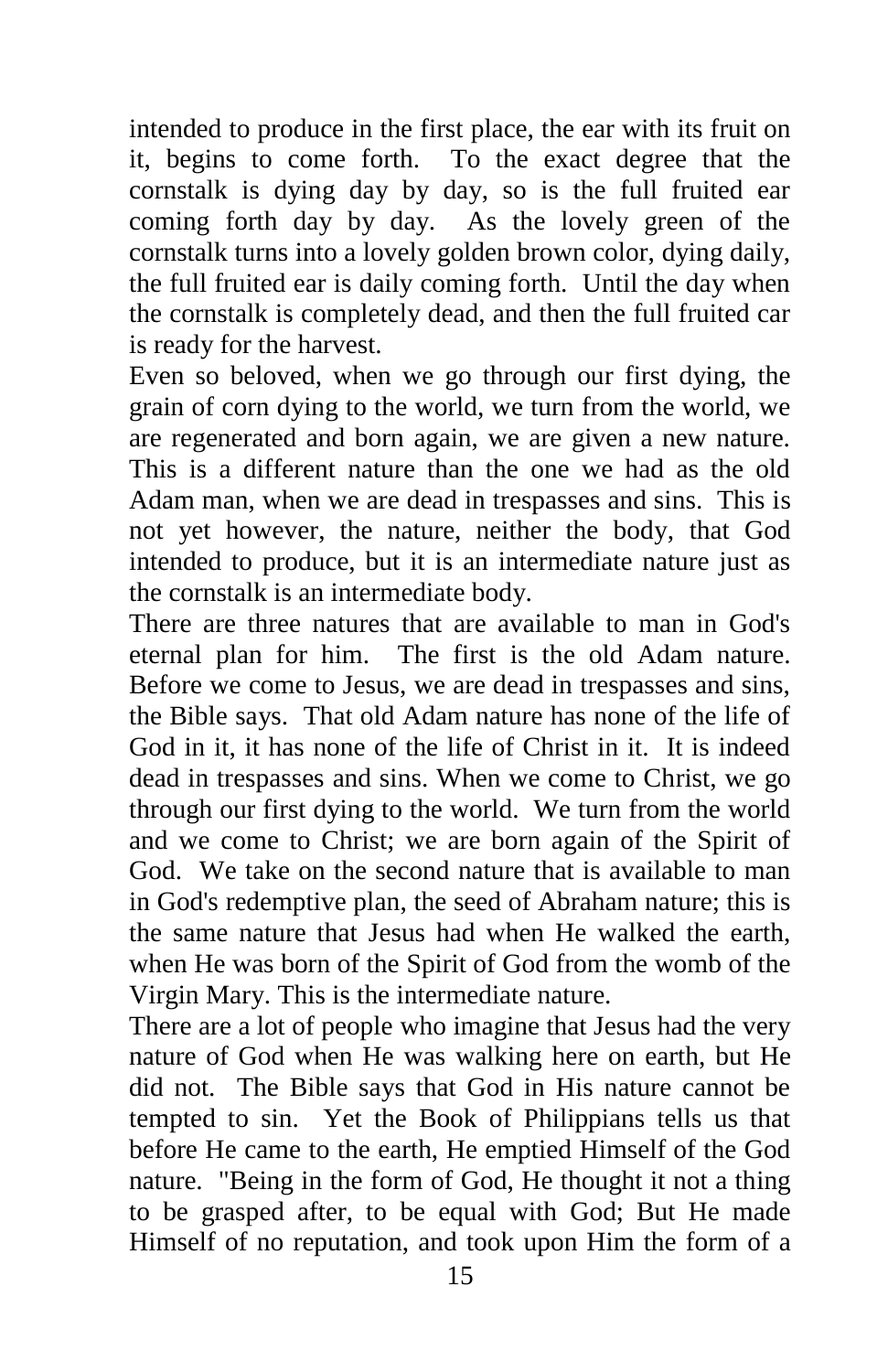servant, and was made in the likeness of man." (Phil. 2:6-7). He emptied Himself of that God nature and came down here to the earth and took on the seed of Abraham nature. You see, this is what theologians call "the doctrine of the Kenoses" or "self-emptying." So when Jesus walked the earth, when He was born of the Spirit from the womb of the Virgin Mary, He had the same nature that you and I have after we have been born of the Spirit of God in the womb of the Mother Church. He had the seed of Abraham nature, the 2nd nature that is available to mankind. In that seed of Abraham nature the Bible says He was made perfect through the things that He suffered. He overcame all things. He himself went down to the cross. There He cast off the seed of Abraham nature that He had taken on and He picked up again the nature of God that He had emptied himself of when He had come to the earth. The name or the nature that He now has is the name or the nature that He speaks of in Rev. 3:12 when He says: "Him that overcometh .... I will write upon him my new name."

A lot of people do not know that at this point Jesus has a different name or nature than He had when He was here on the earth. When the Bible uses the term "Name," it is always speaking of the nature, because the name is symbolic of the nature. Many do not know that Jesus has a new name now, not other than "Jesus"

J-E-S-U-S, or in that sense of the word, but a new nature. He now has the third nature, the God nature, that cannot be tempted to sin. A nature above the seed of Abraham nature that He had while here on earth. So the seed of Abraham nature that we now have is the cornstalk body, the intermediate body, that intermediate nature that we attain to when we are born again of the Spirit of God.

When we, as Jesus, have gone to the death of the cross, on the other side of that death, we will take on the new name, the new nature that Jesus now has, the very nature of God Himself, the glorified likeness of Christ. Even as the Master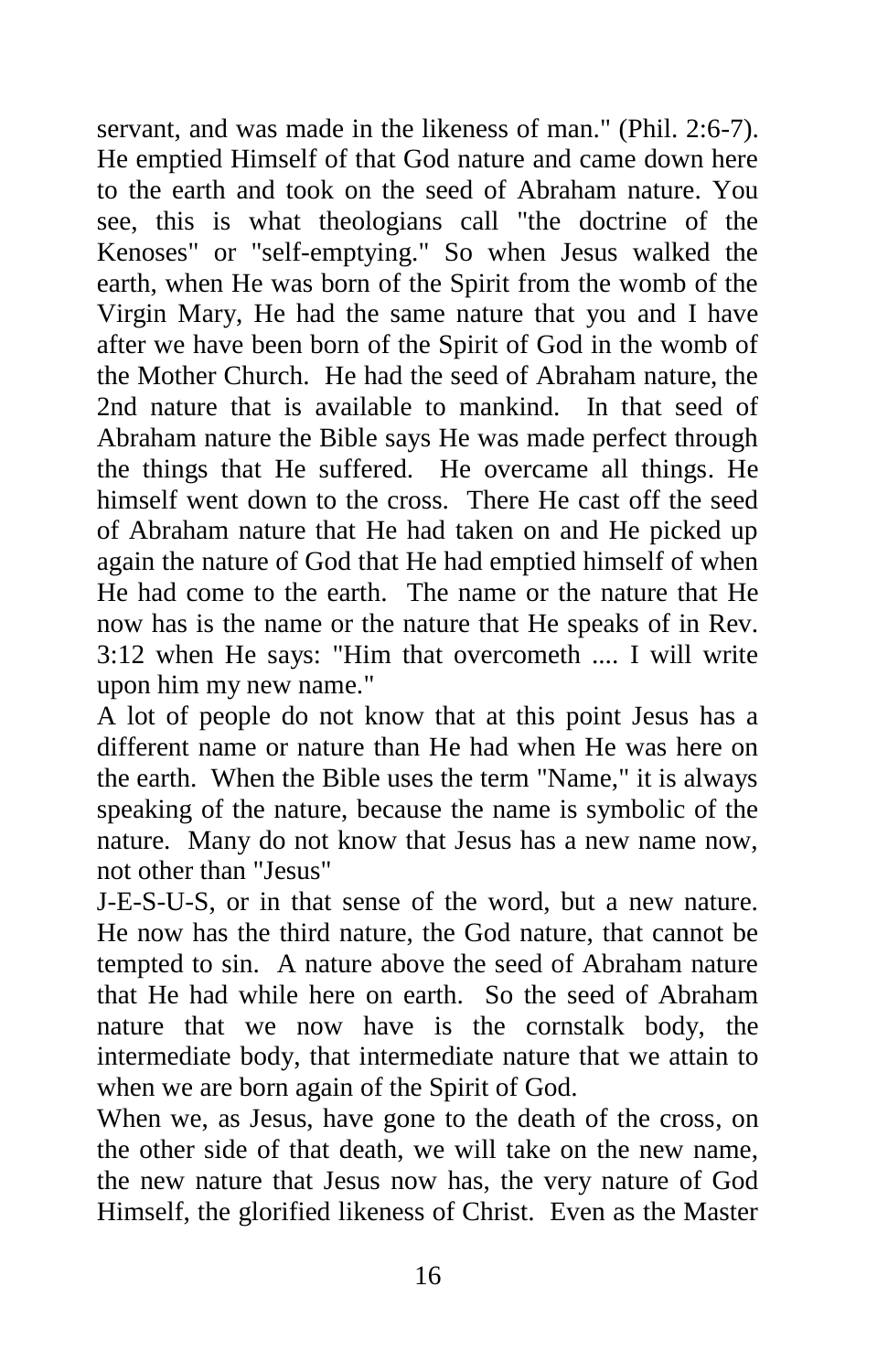said: "To Him that overcometh ... I will write upon him my new name."

But there is a process that we must go through in order to attain to that third and ultimate nature, the image of God. It is the same process that the cornstalk had to go through. After we have gone through the first dying to the world and are born again of the Spirit of God into the seed of Abraham nature, we too begin to stretch forth our arms out toward the blowing of the wind. For wind is one of the symbols that God uses for the Holy Spirit, in the Bible. The Greek word "pheuma" which is used in the New Testament in the original Greek, for the Holy Spirit is the word which means wind or air. As we stretch our arms toward the blowing of the wind, may God help us to be just as fragile in our Christian experience as the lovely blade of the cornstalk is.

Have you ever noticed how fragile, how tender and how yielded the blade of the cornstalk is? It is not stiff and hard. It does not resist the blowing of the wind, but it lets the wind blow it this way and that way as it grows up toward the sun. May God help us, dear friends, not to be hard and brittle in our doctrine and in our Christian experience, as so many are, so that the wind of God cannot blow us back and forth as He longs to. May He help us to be fragile and tender as the cornstalk's blade so that the Spirit of God, the wind of God's Spirit, can blow us here and there to pick up this fruit and that fruit. Even as God said to Isaiah: "The word of the Lord shall come line upon line and precept upon precept here a little and there a little!"

As you let God's wind blow your blade this way and that way, you will absorb the truth that will enable you to grow up toward the sun. For the sun is a type of Jesus. The literal light of the sun is the type of the spiritual light, the truth that Jesus gives us. Therefore, as we let the wind of God's Spirit blow us this way and that way, as we lift our head up toward the sun and absorb that light which He is pouring into us, especially the last day light and truth, we will continue to grow up into His likeness, growing up toward the sun.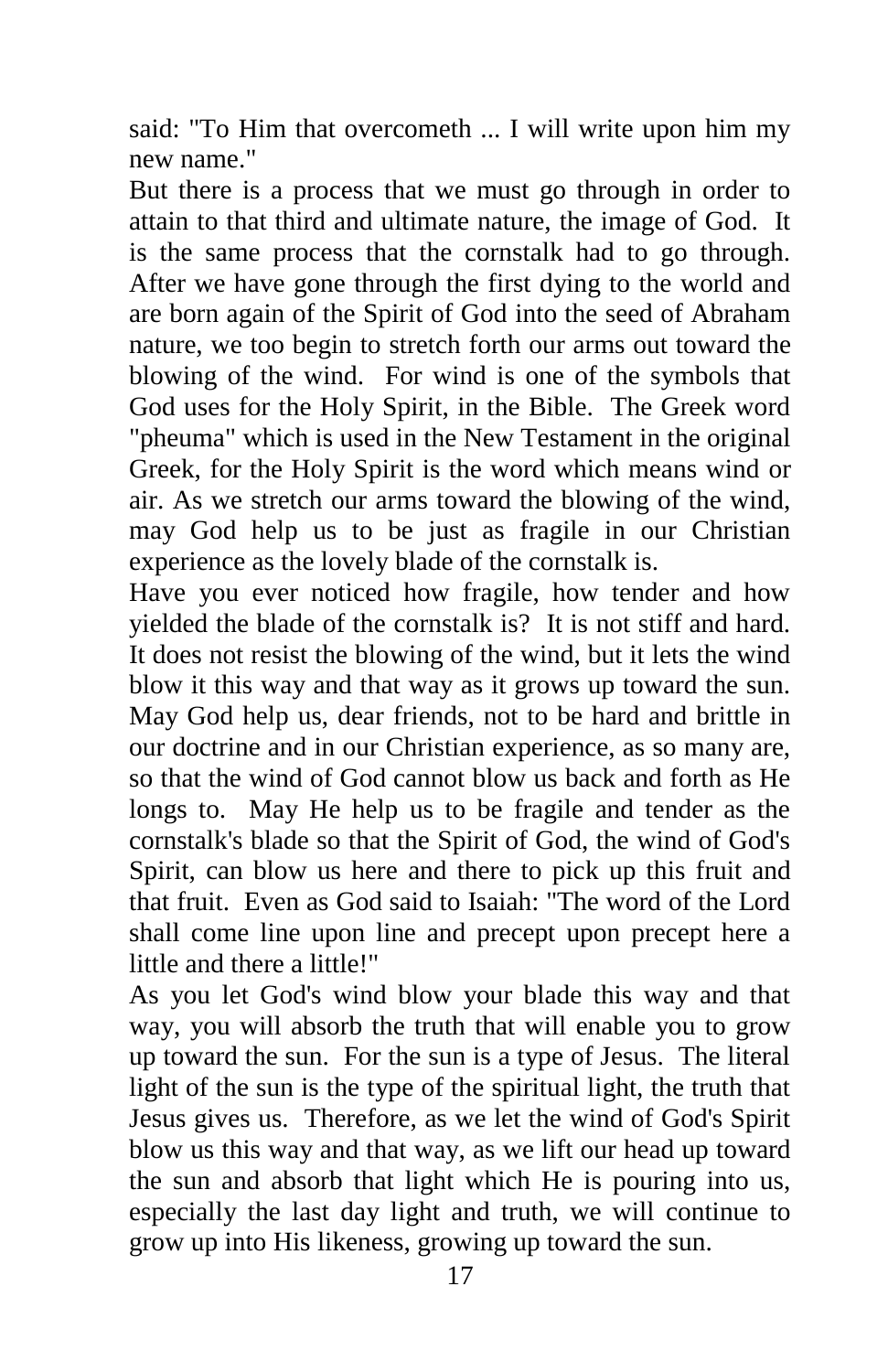But all the growing we are doing is only for one purpose. Just as the cornstalk came to a point where it began to die, so we must come to a point in our growth where we begin to die. The Bible tells us of Jesus and His growth. In the Book of Luke it is written: "Jesus increased in wisdom and stature and in favour with God and man." (Luke 2:52).

From the time He was 12 years old in the temple until He entered His earthly ministry He was growing in knowledge, in truth and in faith. But every truth that the Spirit of God revealed to Him, every bit of growth that He experienced was only to bring Him to that point that He came to when He was 30 years old where He could move and begin the third stage of God's plan, dying, going down to the death of the cross that He might come forth in that likeness that God intended it should be.

Every sermon that you have ever heard, every truth that you have ever heard, every place that the wind of God's Spirit has blown you, from this church to that church, from this truth to that truth, has only been to enable you to grow to that point where we are ready to go forth as the Sons of God in the battle for redemption, begin to go down to the death of the cross, begin a daily dying.

As we begin to die daily, just the way the cornstalk begins to die daily, the full-fruited ear will begin to come forth within us. The New name, the nature of Christ Himself will come forth, spiritual fruit by spiritual fruit: love, joy, peace, kindness, meekness, all those things will begin to come forth in us as we go through that daily cornstalk dying. Until finally, one day, when the cornstalk nature, the nature that we now have has fully died, and the old man is fully dead, then we will be ready for God's harvest. Then the fullfruited ear will be made manifest. Then all the nine fruits of the Spirit of God (Gal. 5:22-23) and the Spirit of Christ will be manifested in our lives, and we will be ready indeed for the harvest.

Have you ever noticed that when the full-fruited ear is ready for harvest, the cornstalk that brought it forth has turned into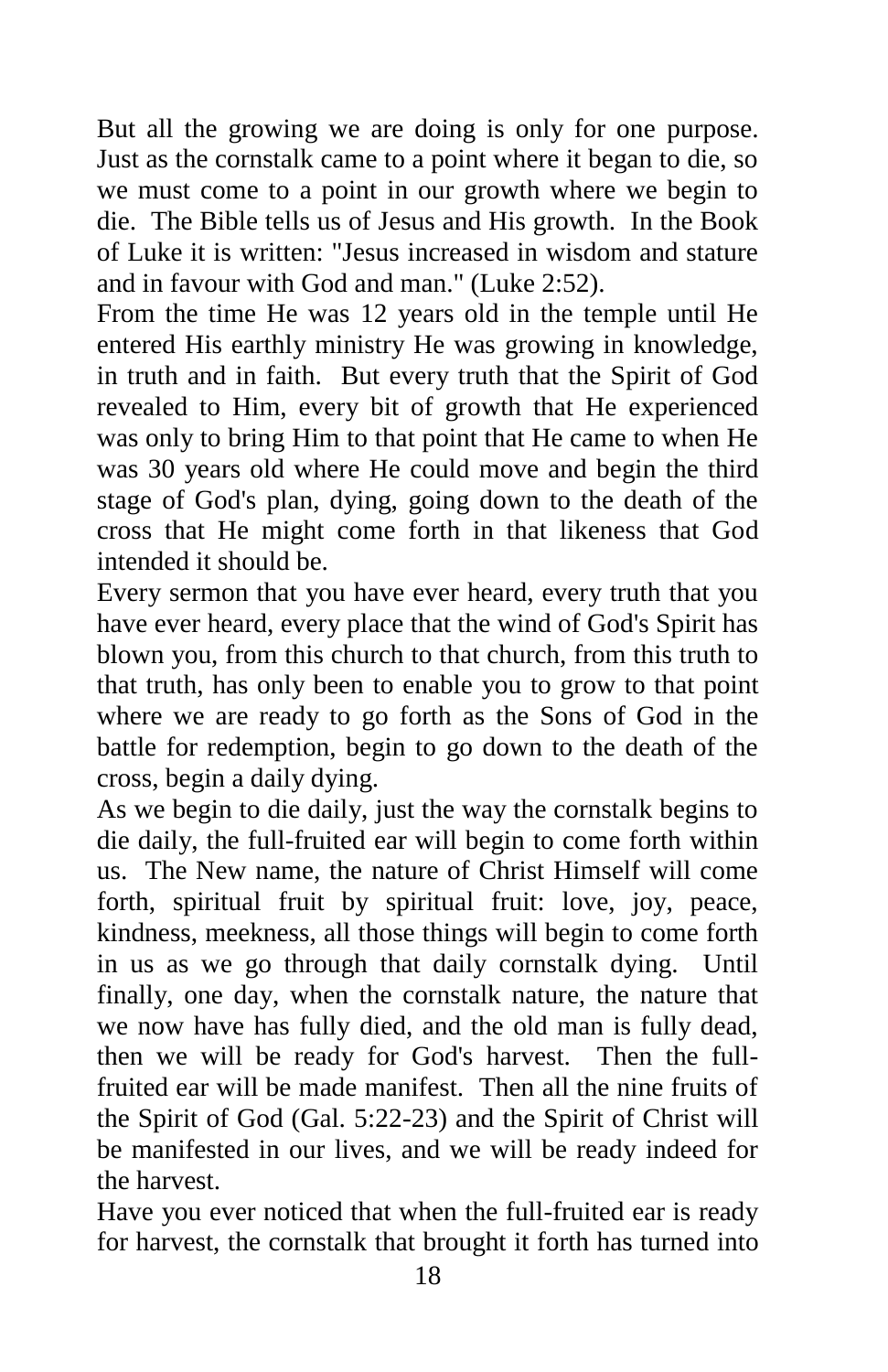a rich golden brown? It has some gold in it and some brown, but it does not have the lovely gold of the full-fruited ear we see. Each kernel manifests, when the ear has been shucked and laid out, the body that God intended to produce from the seed grain of corn in the first place. Every kernel is a rich gold in color so fulfilling the word in scripture where God spoke to us and said: "In that hour, I shall bring you forth as gold." As mentioned, gold is symbolic of the nature of God. Just as gold is the perfect metal that cannot be tarnished, so God's nature is perfection and it cannot be tarnished.

When God's three-fold redemptive plan has been carried out in us, the gold of God's nature will have been brought forth through submitting ourselves to the elements in the ground around it. Its in that dying that brings forth the body that shall be, he who is made in the image and the likeness of God, of Christ, which is the likeness of God.

Therefore the Spirit says through the Apostle Paul as He reveals that plan by which God intends to create man in His image, the cross principle, He says: "For the Greeks seek after wisdom and the Jews require a sign, but we preach Christ crucified . . ." the cross. Jesus the Head had to die on the cross. We, the Body of Christ must die the death of the cross. In doing so shall come forth that new creation man that God intended to produce back in the beginning when He said: "Let us make man in our image, after our likeness." "The preaching of the cross is to them that perish foolishness." To the Greeks it is foolishness for they think in terms of great natural wisdom. To the Jews it is a stumbling block for they are always looking for signs. But to us who are saved, the preaching of God's crucifixion principle, His cross principle, the principle that says that in dying comes forth the new life that God intended to come forth in the first place, to us it is the power of God.

There are many voices that are screaming out at us in our world today in this last hour, the hour which the very elect would be deceived in, if it were possible. All these thousands of voices are screaming out at us saying: "This is